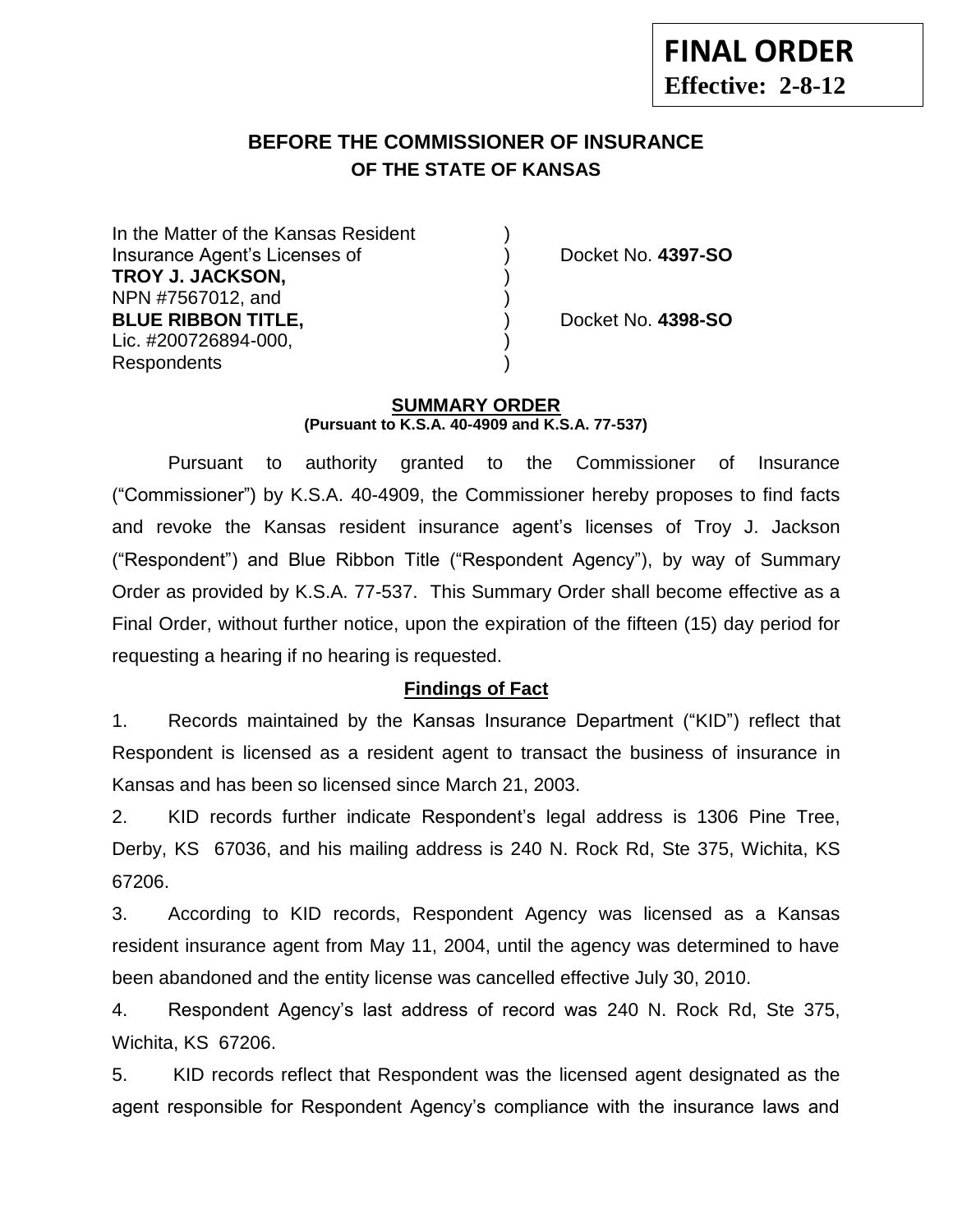regulations of the state of Kansas and the only licensed agent affiliated with the agency after December 2008.

6. Following investigation, the Commissioner has no reason to believe that protection of the public interest requires the Commissioner to give notice and opportunity to participate to anyone other than the respondent.

7. Following investigation, the Commissioner finds evidence sufficient to support the following findings of fact:

8. Respondent Agency was appointed as an agent for Stewart Title Guaranty Company from June 29, 2004, until cancellation of the entity license.

9. Despite written demand by the company by letter of October 3, 2011, Respondent and Respondent Agency have failed to pay an outstanding premium balance of \$34,554.44 owed to Stewart Title Guaranty Company.

10. By letter dated December 15, 2011, addressed to Respondent and Respondent Agency at Respondent's mailing address of record, counsel for KID summarized the foregoing information and invited Respondent to reply in writing within 15 business days if he disputed the facts.

11. The letter was returned by postal service marked "not deliverable as addressed; unable to forward."

12. Respondent Agency has never reported misconduct by a licensee employed by the agency.

### **Applicable Law**

13. K.S.A. 40-4909(a) provides, in relevant part:

"The commissioner may deny, suspend, revoke or refuse renewal of any license issued under this act if the commissioner finds that the applicant or license holder has: . . .

(2) Violated: (A) Any provision of chapter 40 of the Kansas Statutes Annotated, and amendments thereto, or any rule and regulation promulgated thereunder; . . .

(4) Improperly withheld, misappropriated or converted any moneys or properties received in the course of doing insurance business . . .

(8) Used any fraudulent, coercive, or dishonest practice, or demonstrated any incompetence, untrustworthiness or financial irresponsibility in the conduct of business in this state or elsewhere." K.S.A. 2010 Supp. 40- 4909(a).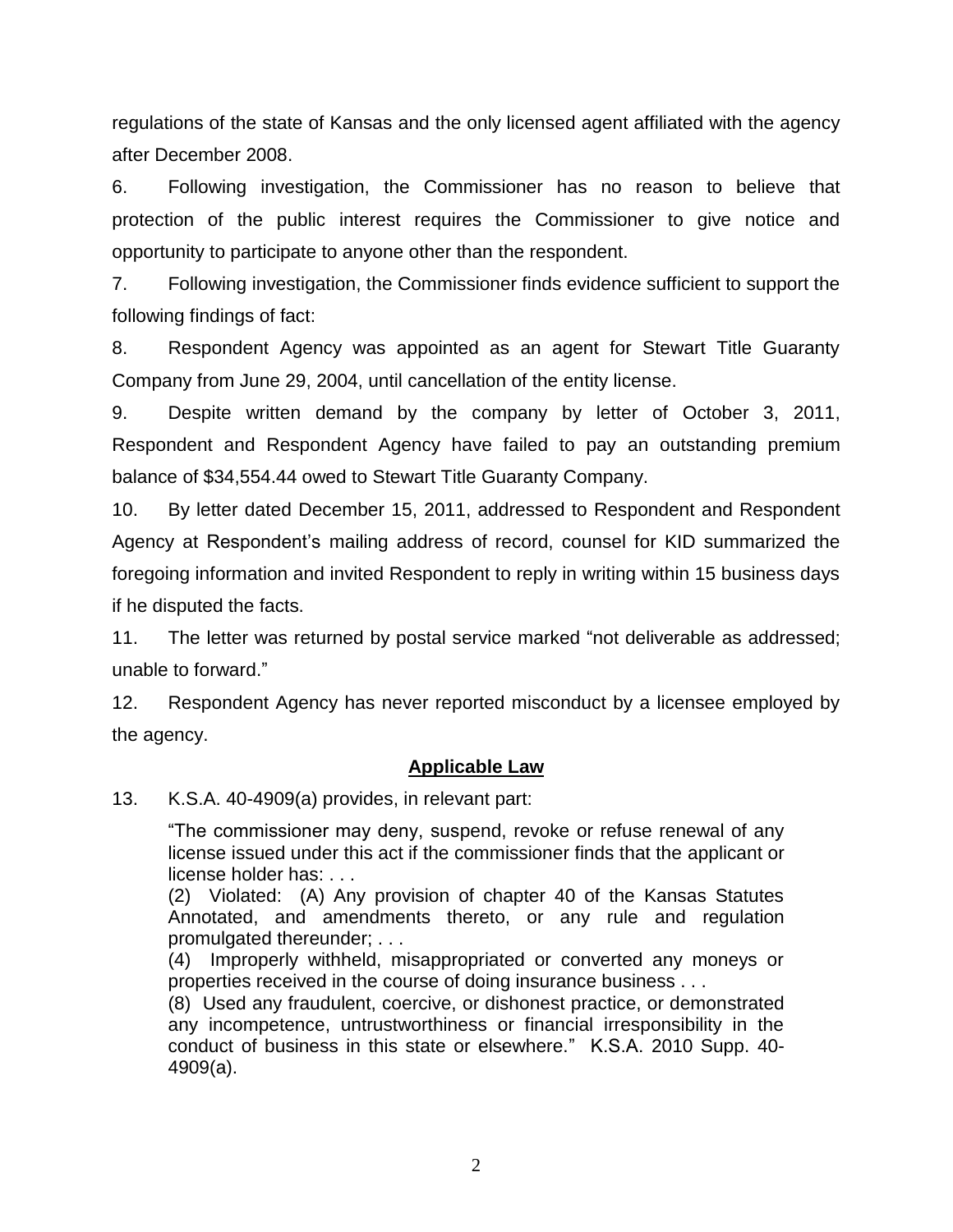14. K.S.A. 40-247 provides that an insurance agent receives premium in trust for the company making the insurance contract, and failure to pay premium to the company is a criminal offense. Failure to pay premium over to the company after a written demand is prima facie evidence that the agent has improperly used the premium for another purpose. K.S.A. 2010 Supp. 40-247(a).

15. In addition, the Commissioner may revoke any license issued under the Insurance Agents Licensing Act if the Commissioner finds that the interests of the insurer or the insurable interests of the public are not properly served under such license. K.S.A. 2010 Supp. 40-4909(b).

16. The license of a business entity may be revoked, suspended, or refused renewal if the Commissioner finds that a violation by an individual licensee employed by or acting on behalf of the entity was known, or should have been known, by a partner, officer, or manager of the entity, and the violation was not reported to the Commissioner and/or the entity failed to take corrective action. K.S.A. 2010 Supp. 40-4909(d).

17. In order to be issued an agency license, a business entity must designate a licensed agent to be responsible for the agency's compliance with the insurance laws and regulations of the state. K.S.A. 2010 Supp. 40-4905(c)(1).

#### **Conclusions of Law**

18. The Commissioner has jurisdiction over the respondents as well as the subject matter of this proceeding, and such proceeding is held in the public interest.

19. The Commissioner finds that Respondent was responsible for Respondent Agency's compliance, and because Respondent was the agency's only affiliated agent, Respondent's conduct and Respondent Agency's conduct are indistinguishable.

20. The licenses of Respondent and Respondent Agency may be revoked pursuant to K.S.A. 40-4909(a)(2(A) and (a)(4) because Respondents have improperly withheld or misappropriated premium in violation of K.S.A. 40-247.

21. Further, the licenses of Respondent and Respondent Agency may be revoked because failure to pay premium and/or respond to communications from the company and KID constitute incompetence, untrustworthiness or financial irresponsibility in the conduct of business.

3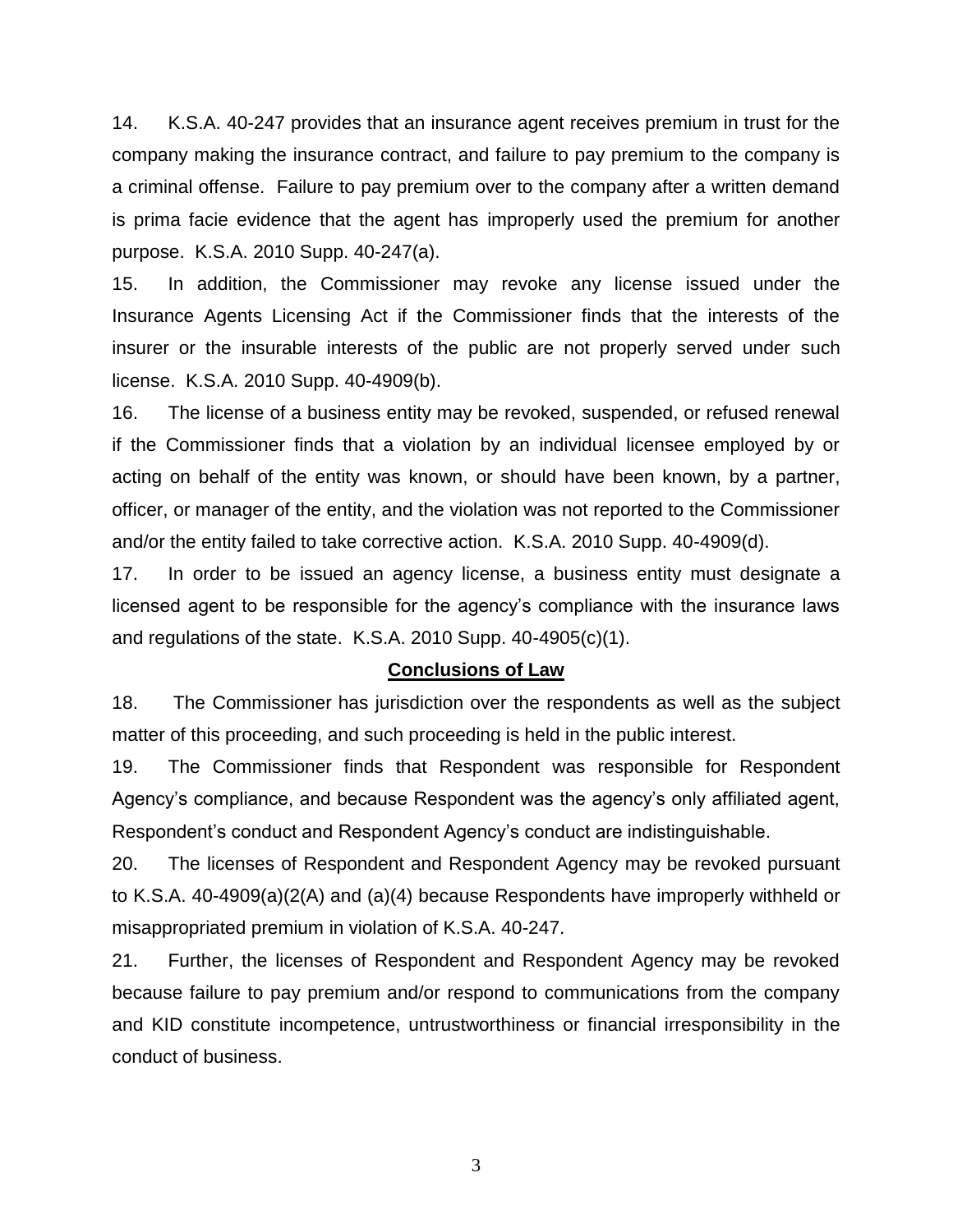22. Based on the foregoing findings, the Commissioner concludes that sufficient grounds exist for the revocation of Respondents' insurance agent's licenses pursuant to K.S.A. 40-4909(a).

23. The Commissioner further concludes Respondents' licenses should be revoked pursuant to K.S.A. 40-4909(b) because such licenses are not properly serving the interests of the insurer and the insurable interests of the public.

24. Based on the facts and circumstances set forth herein, it appears that the use of summary proceedings in this matter is appropriate, in accordance with the provisions set forth in K.S.A. 77-537(a), in that the use of summary proceedings does not violate any provision of the law, the protection of the public interest does not require the KID to give notice and opportunity to participate to persons other than Respondent, and after investigation, KID believes in good faith that the allegations will be supported to the applicable standard of proof.

25. Before issuing an insurance agent license, the Commissioner must determine that the applicant is qualified and has not committed any act that would be grounds for denial, suspension, or revocation. K.S.A. 40-4905(b). Further, the Commissioner may revoke any license issued under the Insurance Agents Licensing Act if the Commissioner finds that the interests of the insurer or the insurable interests of the public are not properly served under the license. K.S.A. 40-4909(b). Thus, the Commissioner is charged with safeguarding the security and integrity of the insurance business and protecting insurance consumers by licensing, or continuing to license, persons or entities to sell, solicit, or negotiate insurance in the State of Kansas only if their conduct indicates they are both qualified and trustworthy. The following action is both necessary and sufficient to serve that purpose.

**IT IS THEREFORE ORDERED BY THE COMMISSIONER OF INSURANCE THAT** the Kansas resident insurance agent's licenses of **TROY J. JACKSON** and **BLUE RIBBON TITLE** are hereby **REVOKED.** 

**It is further ordered,** that **TROY J. JACKSON** shall **CEASE and DESIST** from the sale, solicitation, or negotiation of insurance, directly or indirectly doing any act toward the sale, solicitation, or negotiation of insurance, and/or receiving compensation

4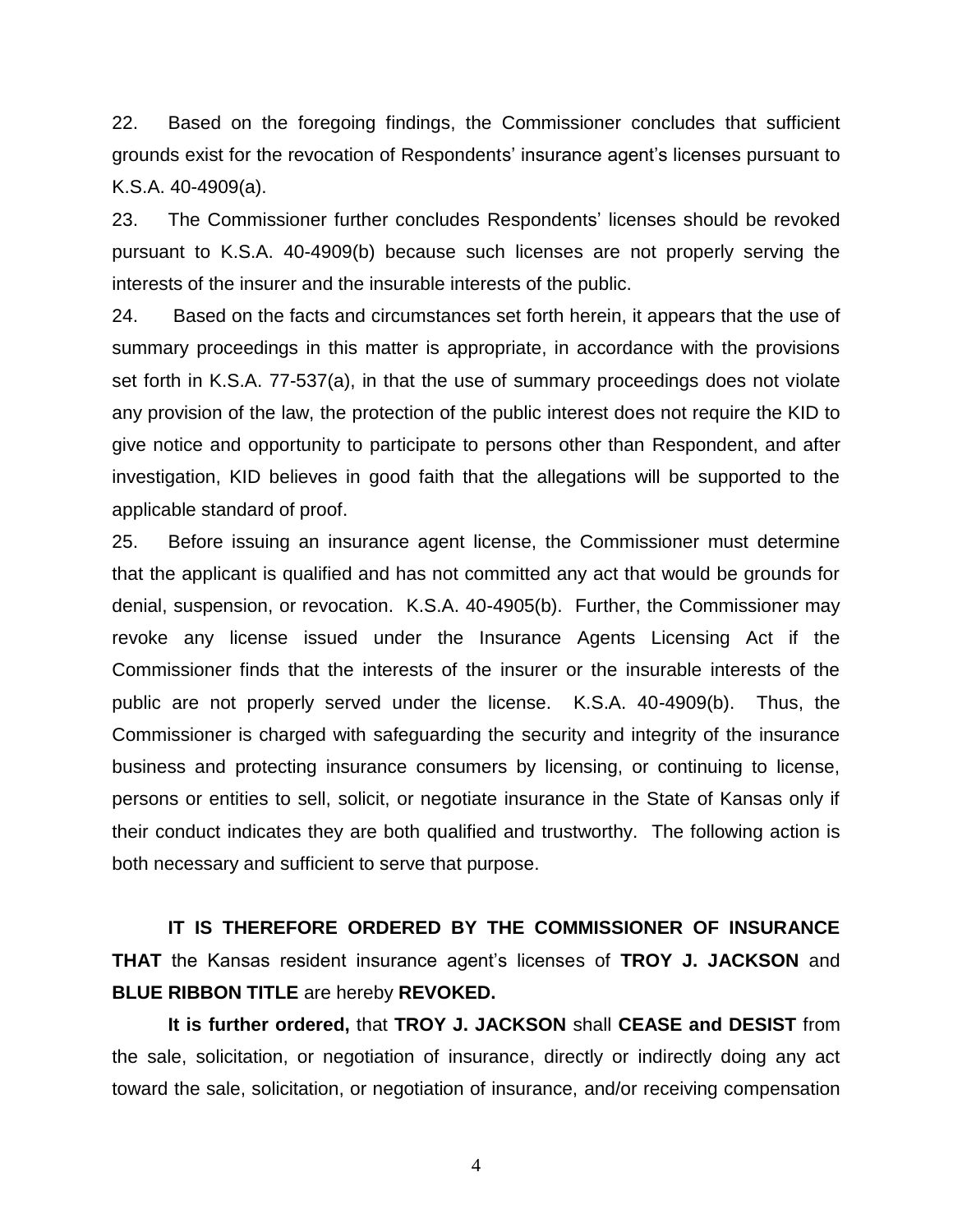deriving from the sale, solicitation, or negotiation of insurance conducted on and after the effective date of revocation.

**It is further ordered**, pursuant to KSA 77-415(b)(2)(A), that this order is designated by KID as precedent

**IT IS SO ORDERED THIS \_\_20th\_\_ DAY OF JANUARY 2012, IN THE CITY OF TOPEKA, COUNTY OF SHAWNEE, STATE OF KANSAS.**



\_/s/ Sandy Praeger\_\_\_\_\_\_\_\_\_\_\_\_\_\_\_\_ Sandy Praeger Commissioner of Insurance

BY:

\_/s/ Zachary J.C. Anshutz\_\_\_\_\_\_\_\_\_\_\_ Zachary J.C. Anshutz General Counsel